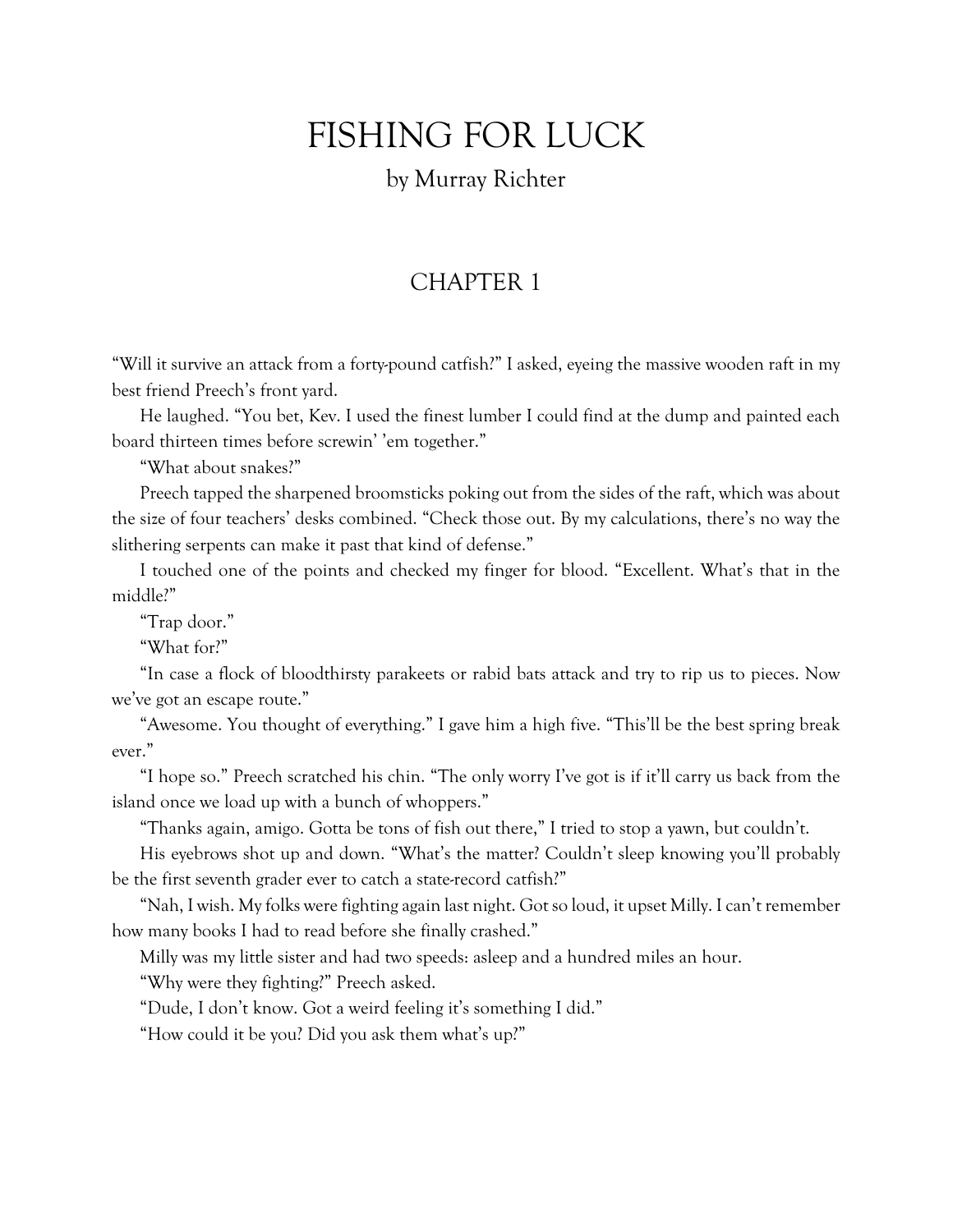"No way," I said shaking my head, thinking how extremely uncomfortable I got talking to grownups about that kind of stuff. Like licking my own elbow, dancing in front of anyone, or swimming up a waterfall—never gonna happen.

"Why not? May be something totally different." He spread his arms out at the neat piles of sprockets, gizmos, tubes, and what appeared to be robot guts scattered around his yard. I figured he had everything he needed to build a rocket to Mars. And if anyone could, Preech was the guy. "I just don't have a lot of time for drama like that," Preech said. "What keeps me busy are my inventions and thinking up new ways to prank Rudy." He looked at his watch. "Who's late, by the way."

I checked mine. "Huh, he's never late."

Preech shrugged. "That knucklehead probably found something dead and spent the last half hour poking it with a stick." He snapped his fingers. "Think I'll give the wagon wheels one last greasing with the brand-new super-grease I invented."

Three little red wagons squatted under the raft. "What happened to the handles?"

Preech jogged to the garage. "Took 'em off for a place to tie off on our bikes."

I pulled on the rope that crisscrossed the raft and secured it to the wagons, it was so tight it snapped when I let go. Preech returned with a coffee can full of goop the color of blended catfish skins. He grabbed a stick off the ground to stir the gooey concoction and climbed under the raft.

I pinched my nose shut as a sharp chemical twang filled the yard. "What's in that?"

"A highly volatile mixture of every grease we had, plus some goose grease, baby oil, some of my mom's face cream, butter, and anything else slippery I could find." His head popped out from under the raft. "Remember when The Oracle taught us to shoot bows and arrows?"

The Oracle was Preech's uncle Oliver, a name we gave him because he was quite possibly the smartest and coolest guy on the planet. But we never called him that to his face. Even though the name sounded respectful, we'd never do anything to disrespect a real-life Army hero.

"Yep."

Preech slid his finger down the side of his nose. "And remember he showed us there's always a little grease here to put on the bow rest to keep from making noise when you pull the arrow back?"

I nodded.

"Well, I've been scraping mine off every night for a month and mixed some in there, too. This could be the slickest stuff on the planet." He disappeared back under the raft.

"Excellent," I said. "Did The Oracle come back from Germany?"

"Got in last night."

"Any luck finding her?"

"Nope." Preech's muffled voice floated up from under the raft. "Three trips over there so far and still no luck. What amazes me is that a few months ago, he didn't even know she was alive. That he still had a wife after all these years. Man, war sure can mess things up."

"We're heading to his place tomorrow, right?" A tingle of excitement rippled through me. I loved everything about The Oracle's ranch, except for Pele, the donkey. That evil beast could kick somebody into next month.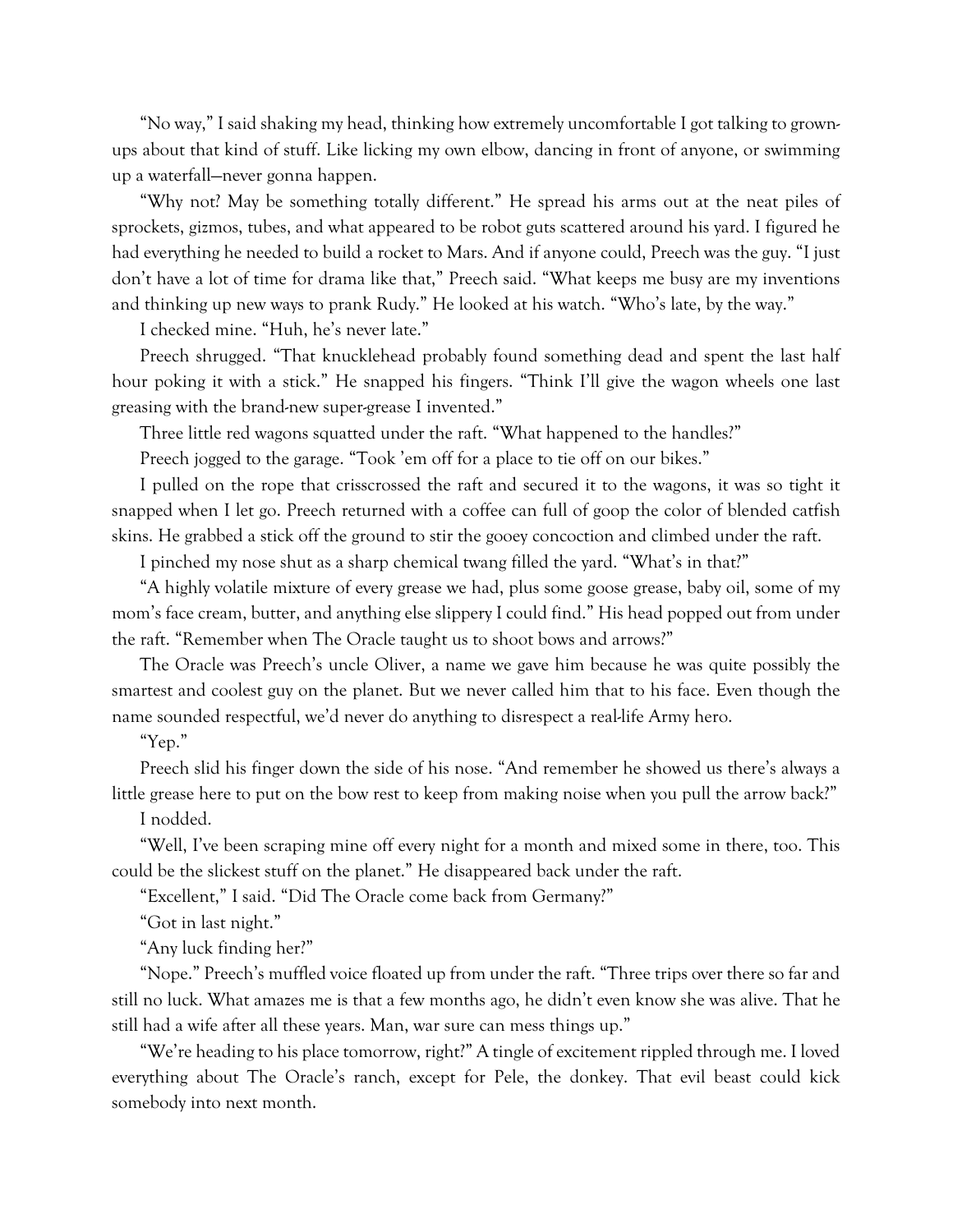"Yep. And he said there may be some good news about our lucky rocks."

I dug mine out of my pocket. "If these turn out to be real diamonds, what are you gonna do with the cash?"

He laughed. "Got some epic ideas for pranks on Rudy that'll be costly, but definitely worth the money. And I'd like to finance a trip back to Florida and dive that shipwreck again. Think I saw a bunch more lucky rocks scattered around, right before that gargantuan shark cut our time short. What would you buy?"

Pictures of a real-live fishing boat and new rods and reels floated around my head, but disappeared when I thought about my parents. Their fight was definitely about money. Would I have to give them some? All of it, maybe?

"Not sure yet," I said. "It'll be good to see The Oracle again. It's always fun at his place."

"Heck yeah," answered Preech. "Hey, you should ask him what to do about your folks."

"I don't know. Wouldn't want to drag him into anything."

"If anyone can help, he can. And like he says, 'Things aren't always as they appear.'"

I slid the sparkly stone back into my pocket. "We'll see."

"Ready to rock and roll." Preech wiggled out from under the raft, stuck the stick in the grease, and jogged to the garage.

My other best friend, Rudy, came flying down the street, pumping his pedals like a pack of wolves was after him. He came to a screeching sideways stop, creating a long, black, swooping skid mark on the driveway shaped like a giant fishhook. Rudy wiped the sweat off his forehead on his shirt sleeve.

"Morning, Big Cat," I said.

"Morning, Kev. Sorry I'm late. Where's Dog Breath?"

"I'm in the garage, you big galoot. Just like a blister, you show up when all the work's done. I was five minutes away from seeing if Kev wanted to head to the pond without you so we could—" As Preech walked out, he glanced at Rudy and started laughing so hard he had to bend over to catch his breath. "What's up with your hair? Ride your bike through a car wash?"

Rudy licked his palm and ran it over his head. "Aww man, nope. Didn't have time to shower. Me and Mom were watching the news." His eyes bugged out. "Did y'all hear?"

Preech smiled. "That the circus is back in town? And they picked you for the freak show?"

"No, Weasel Face. They were taking a busload of prisoners from here to a different jail, and the bus drove off the bridge into the river." Rudy smacked his palm with his fist. "Hit so hard the bus split open like a banana. Found all but a couple of the bodies. Said they probably got washed downriver and are fish food by now."

Rudy's head swiveled back and forth from me to Preech. "I kept watching to see if they'd name names of people on the bus, but they didn't."

The spit in my mouth dried up. "Y'all think Ted was on the bus?"

Rudy nodded. "Yep. Never thought I'd have to think about the meanest stepdad in the history of stepdads ever again, but the guy on the news said all the prisoners were on board."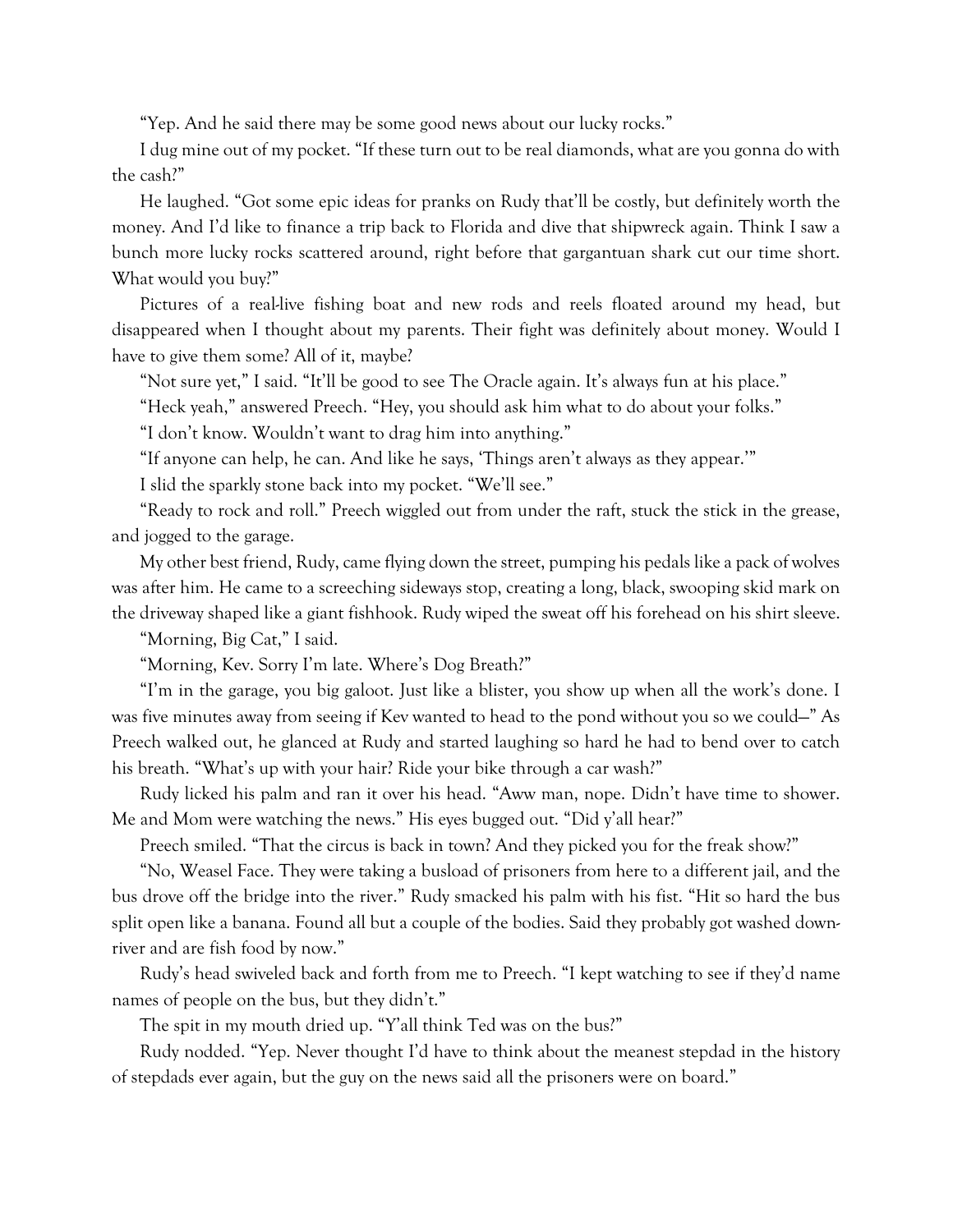We didn't blink or breathe for a whole minute. Pictures zipped through my head: Ted screaming at Rudy, my lucky rock slicing his head open, and the police throwing Ted into their cruiser.

Preech waved his hands in the air. "I read somewhere that 86.7 percent of what people worry about never even happens."

I gulped. "You know, I've always wondered if he'd bust out and come after me for nailing him."

Rudy shrugged. "Wasn't like he was on his way to being an underwear model or anything. That gash probably made him look better."

Preech wrapped his arm around my shoulder. "C'mon, guys, gotta be a sixty-foot drop from that bridge. No way anyone survived. And I'm not going to let some what-ifs ruin the day that we're gonna catch some monsters. People will forever remember the year 1980 and will weep and gnash their teeth that bigger fish will never be caught."

Rudy's stomach growled so loud I jumped. "Man, forgot breakfast too. Y'all got any chow?"

Preech shook his head. "All you do is eat. I might have peanuts or something in my backpack." Rudy puffed out his chest. "All I do is eat because I'm gonna grow up and be super strong and fast. You know, a man's man, like Paul Bunyan, or the Flash."

Preech hooked his thumb at me. "Nobody can run as fast as Kev did the day Milly broke her arm and he ran her to the hospital. The dude only had a block head start, and I still couldn't catch him on my bike."

"Crazy day," I said.

Rudy whistled and rubbed the raft. "Looks cool. Will it float?"

"Yes, Brainless Wonder. And take a full-on assault from a gator if there are any in the pond. Daylight's a burnin', so we gotta get the show on the road if we're going to have any time to fish the island."

Preech ran back into the garage, and came back with a pool cue. "Last thing we've got to do is make the pull ropes. They have to be the *exact* same length."

He laid the stick on the ground, looped the rope two times next to it, and took his pocket knife out of his backpack. After cutting the pieces, Preech stood up, held them next to each other, and nodded. "Pull your bikes over there and I'll tie one end to a wagon and the other under your bike seat."

Rudy laughed. "Something's been bugging me about your bike. I just figured out that there's not a pile of junk pokin' out all around it. Looks naked."

Preech let out a long breath as he climbed under the raft. "Well, El Dunderhead, I have meticulously combed over every piece of this plan. I don't want anything messing up Kev's chance of catching the biggest catfish in Texas today."

"Thanks, bro. What can I do to help?"

"Just put your bike on the left, or port side, Rudy's bike in the middle, and mine on the right, or starboard side. Hey, did y'all know the starboard side is on the right because that was the side the plank was normally on pirate ships? Astronomers would also use it to get away from the candlelight on the boat to study stars and stuff."